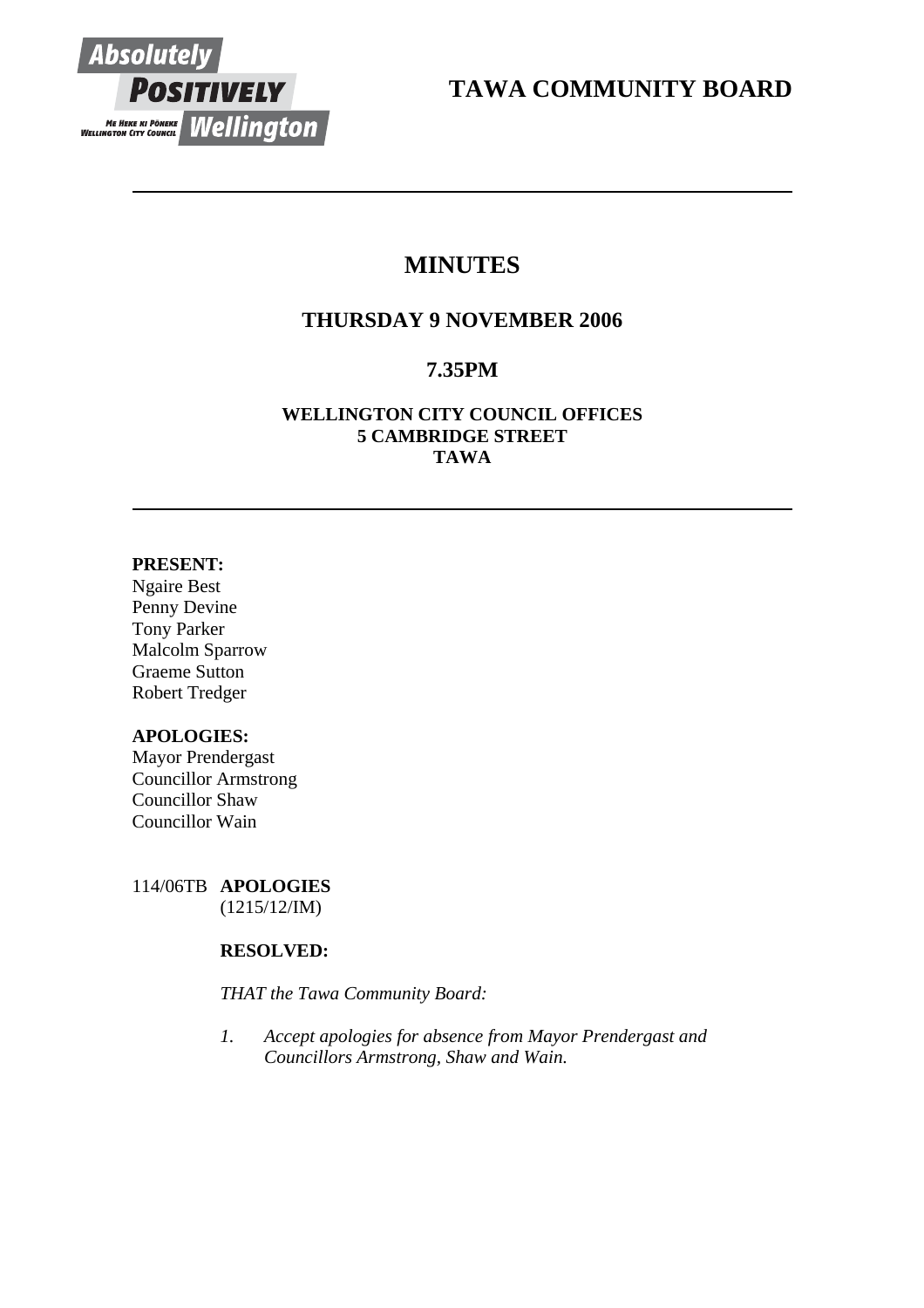# 115/06TB **CONFLICT OF INTEREST DECLARATIONS** (1215/12/IM)

### **NOTED:**

Malcolm Sparrow advised that he had a conflict of interest in relation to Report 5 "Tawa Driveways and Rights of Way Information Paper". He advised that he lives in one of the streets named in the paper and would not take part in debate or voting on the paper.

#### 116/06TB **PUBLIC PARTICIPATION** (1215/12/IM)

#### **NOTED:**

- 1. Ian Greenwood addressed the Board in relation to his submission to the Wellington City Council Representation Review. Expanding on his submission he would like to see a Community Forum established. He is interested in pursuing this and would be happy to assist Board members should there be an interest in doing so.
- 2. Bob Kingdom addressed the Board in relation to infill housing. He is concerned that Council is allowing this to occur and that it is not inspecting the sites to see what is already in place before the approval is given for further development to be undertaken.

### 117/06P **POLICING IN TAWA** (1215/12/IM) (ORAL REPORT)

## **NOTED:**

Tawa Community Constable, Senior Constable Mark Oliver and Inspector John Spence, Kapiti Mana Area Commander were in attendance for this item. They updated the Board on the criminal activities in Tawa.

# 118/06P **GAMBLING VENUES POLICY REVIEW**  (1215/12/IM) (ORAL REPORT)

#### **NOTED:**

Senior Policy Advisers Matt Powel and Wayne Murphy were in attendance for this item. They briefed the Board on the paper that had been considered by the Strategy and Policy Committee at its meeting on Thursday 9 November 2006.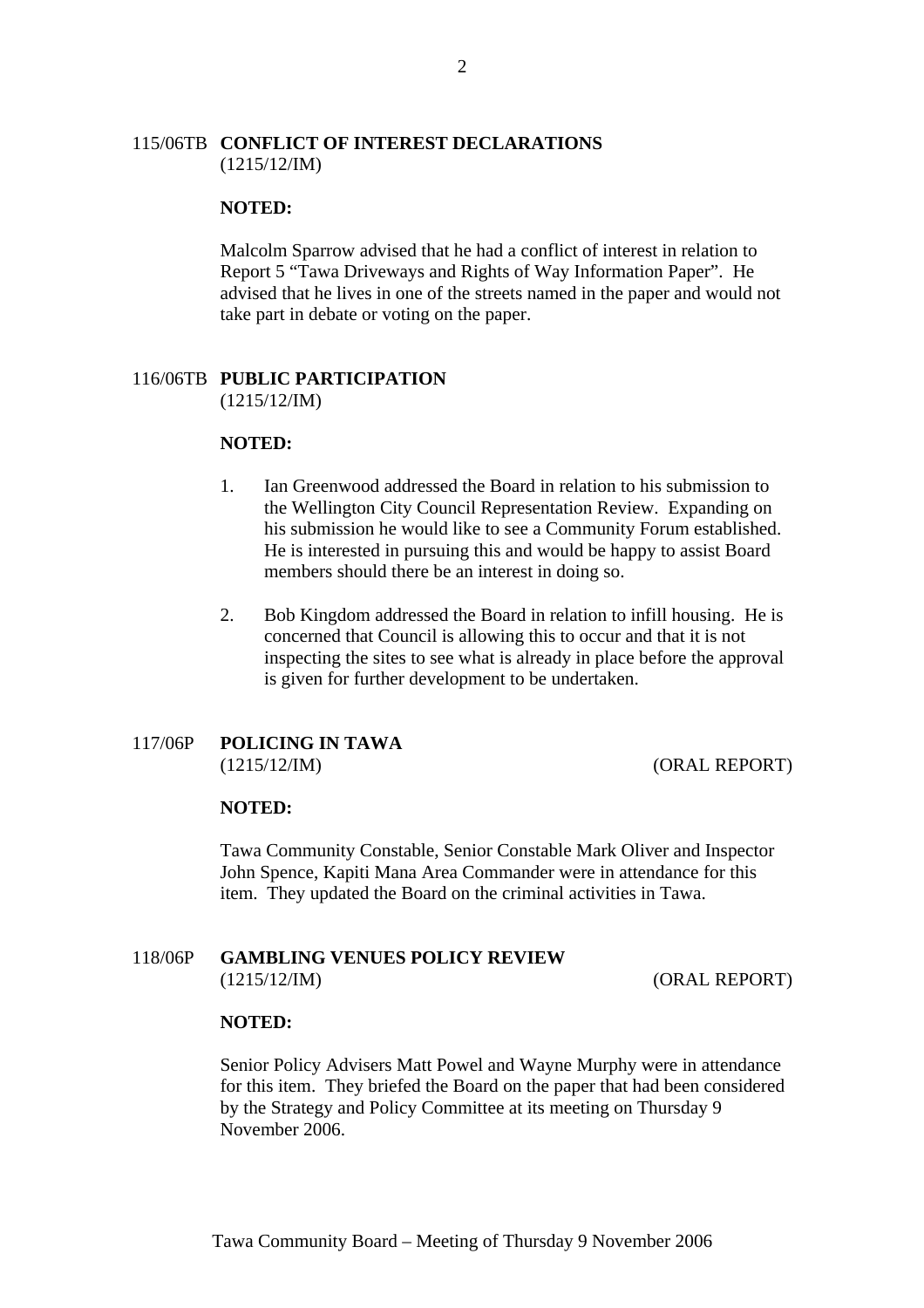### **RESOLVED:**

*THAT the Tawa Community Board:* 

*1. Agree to submit on the Gambling Venues Policy Review.* 

# 119/06P **GREATER WELLINGTON REGIONAL COUNCIL – PORIRUA STREAM**  (1215/12/IM) (ORAL REPORT)

#### **NOTED:**

Sharyn Westlake – Engineer, Flood Protection with Greater Wellington Regional Council, Mike Oates - Manager Natural and Botanic Areas and Maria Archer - Manager, Infrastructure Planning were in attendance for this item.

Ms Westlake updated the Board on the options for realignment of the Porirua Stream and relocation of houses at Findlay Street.

Wellington City Council Officers will report to the Board on the next step in the process.

# 120/06P **TAWA SKATING CLUB FUNDS**

Report of Helen Walker – Principal Policy Adviser. (1215/12/IM) (REPORT 4)

#### **RESOLVED:**

*THAT the Tawa Community Board:* 

- *1. Receive the information.*
- *2. Note that the Tawa Roller Skating Club disbanded in December 2005 and donated \$7652.17 (gst incl) to be used for youth activities in Tawa.*
- *3. Agree that the funds from Tawa Roller Skating Club be made available in the form of grants for projects and programmes benefiting youth in Tawa.*
- *4. Agree that the grants team will administer the application processes and the Tawa Community Board Grants Subcommittee will consider the applications and provide advice to the Chief Executive on how the funds are to be dispersed.*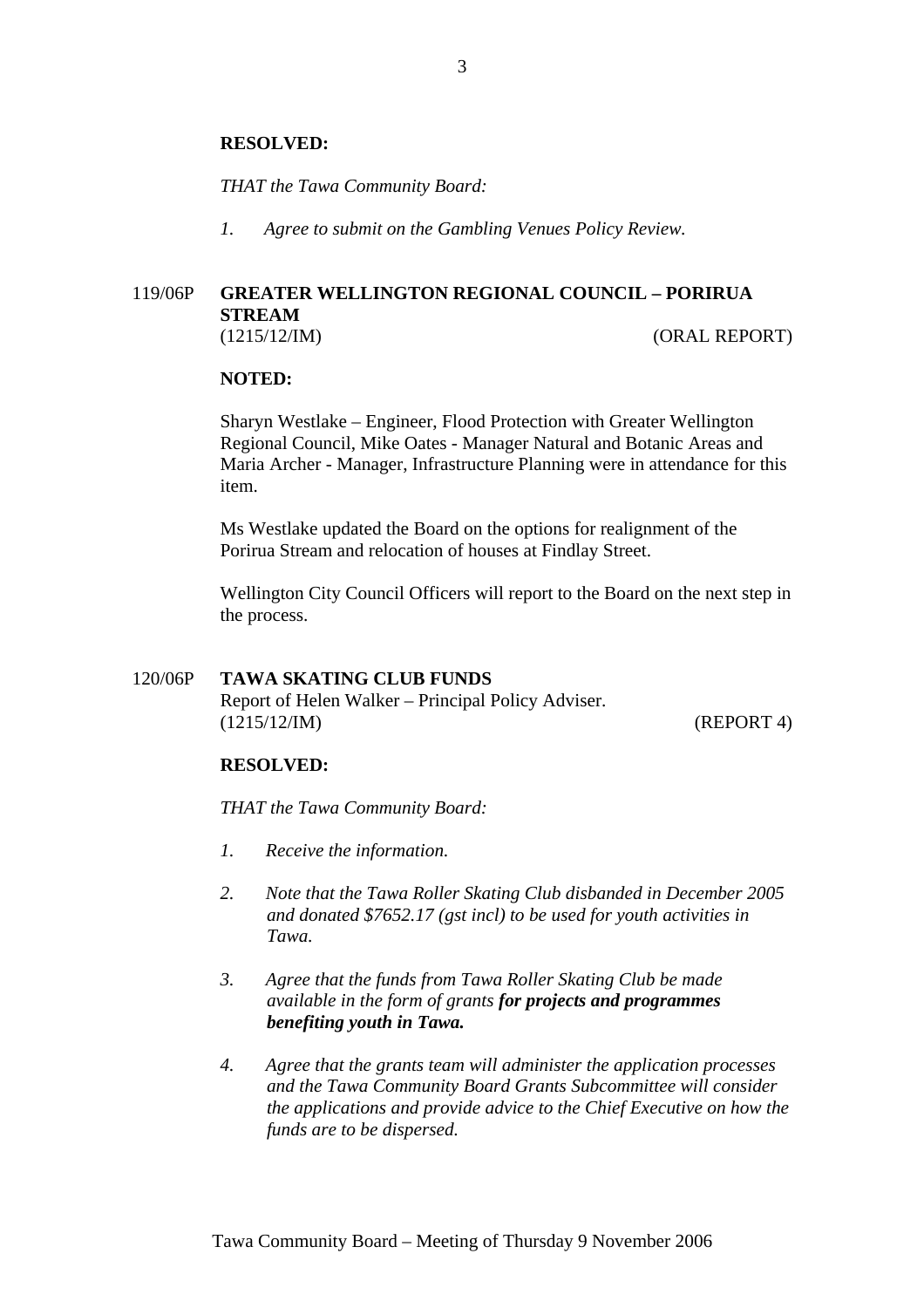# **NOTED:**

The resolution differs from the recommendations in the officer's report as follows:

The Board added the text in **bold**.

(Malcolm Sparrow withdrew from the table because of conflict of interest issues relating to the next item on the agenda.)

# 121/06P **TAWA DRIVEWAYS AND RIGHTS OF WAY INFORMATION PAPER**

Report of Peter Sumby – Senior Roading Engineer. (1215/12/IM) (REPORT 5)

## **RESOLVED:**

*THAT the Tawa Community Board:*

- *1. Receive the information.*
- *2. Agree to the list of works proposed.*
- *3. Agree that the fee remain at \$100 per property per annum.*

(Malcolm Sparrow returned to the table.)

#### 122/06P **DIRECTOR, CORPORATE SERVICES REPORT BACK**

Report of Andrew Dalziel – Director, Corporate Services. (1215/12/IM) (REPORT 6)

#### **NOTED:**

Andrew Dalziel – Director, Corporate Services was in attendance for this item.

# **RESOLVED:**

*THAT the Tawa Community Board:*

*1. Receive the information.*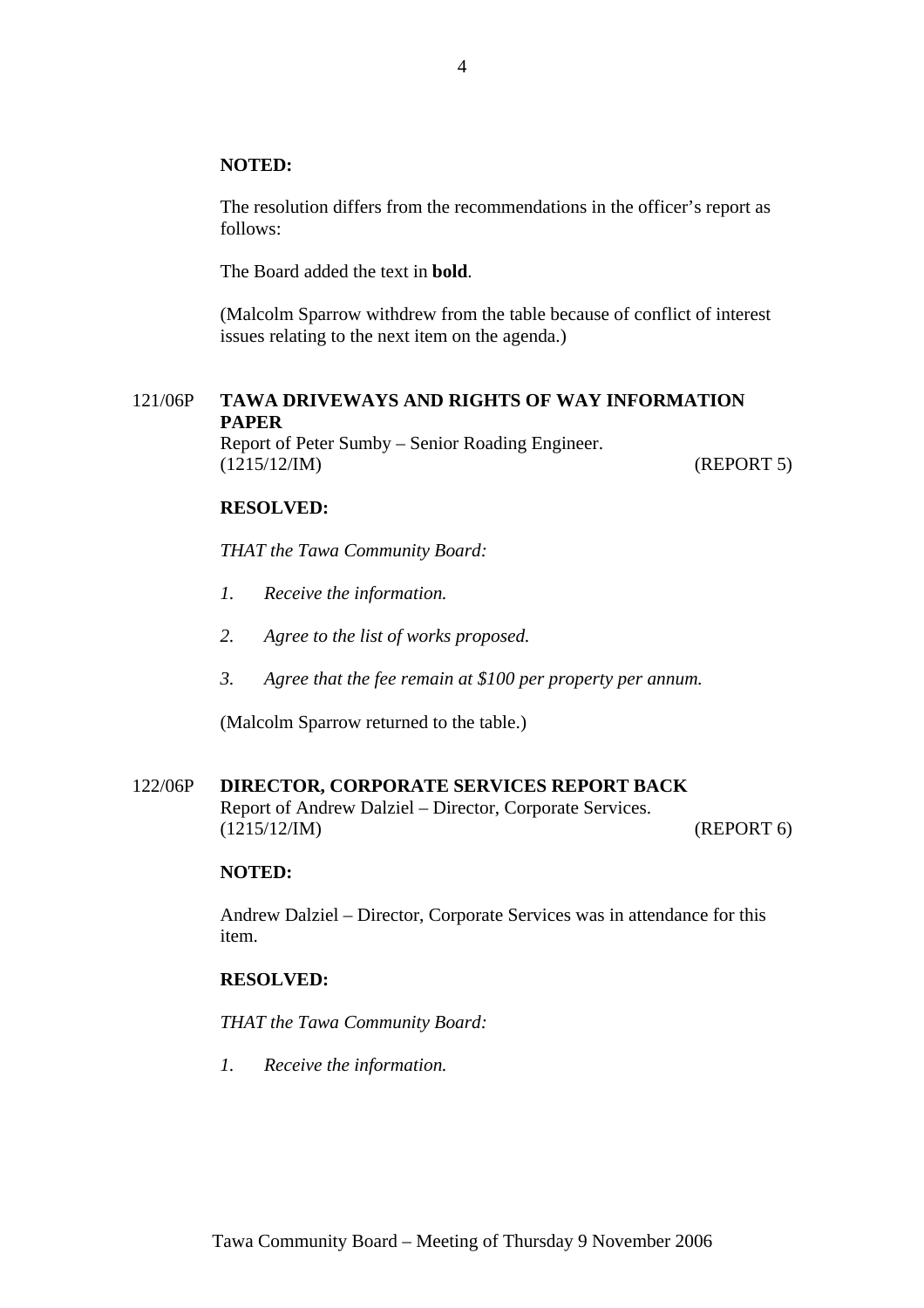## 123/06P **RATIFICATION OF SUBMISSIONS** (1215/12/IM) (ORAL REPORT)

### **NOTED:**

The Board had submitted on two items that Wellington City Council was seeking feedback on.

# **RESOLVED:**

*THAT the Tawa Community Board* 

*1. Ratify the Tawa Community Board submissions to the Johnsonville Town Centre Plan and District Plan Change 44 and Variation 1 District Plan Change 33.* 

# 124/06P **REPORTS BACK FROM COMMITTEES** (1215/12/IM) (ORAL REPORT)

#### **NOTED:**

Ngaire Best advised that she had attended a meeting of LGNZ Zone 4 in Carterton.

Tony Parker and Robert Tredger advised that they had no issues from the committees, subcommittees and liaison groups that they are members of.

Penny Devine reported that she had attended a public meeting relating to the Belmont Regional Park Management Plan Review. She is recommending that the Board consults with Takapu Valley Residents and Wellington City Council and make a submission.

Malcolm Sparrow advised that he had been working on a "Tawa Community Board Newsletter". He advised that there is a cost to have the newsletter produced and delivered. These costs can be covered by the Board's discretionary fund.

Graeme Sutton advised that he had attended a meeting of the Camp Elsdon Board. He advised that a meeting of the Centre of Excellence for Health Steering Group had been held. He was unable to attend but advised that the papers received indicated that there was a considerable amount of reporting back.

All Board members agreed that the workshop held on Saturday 4 March 2006 was of great use to the Board.

As a result of discussion held during reports back the following resolutions were made by the Board.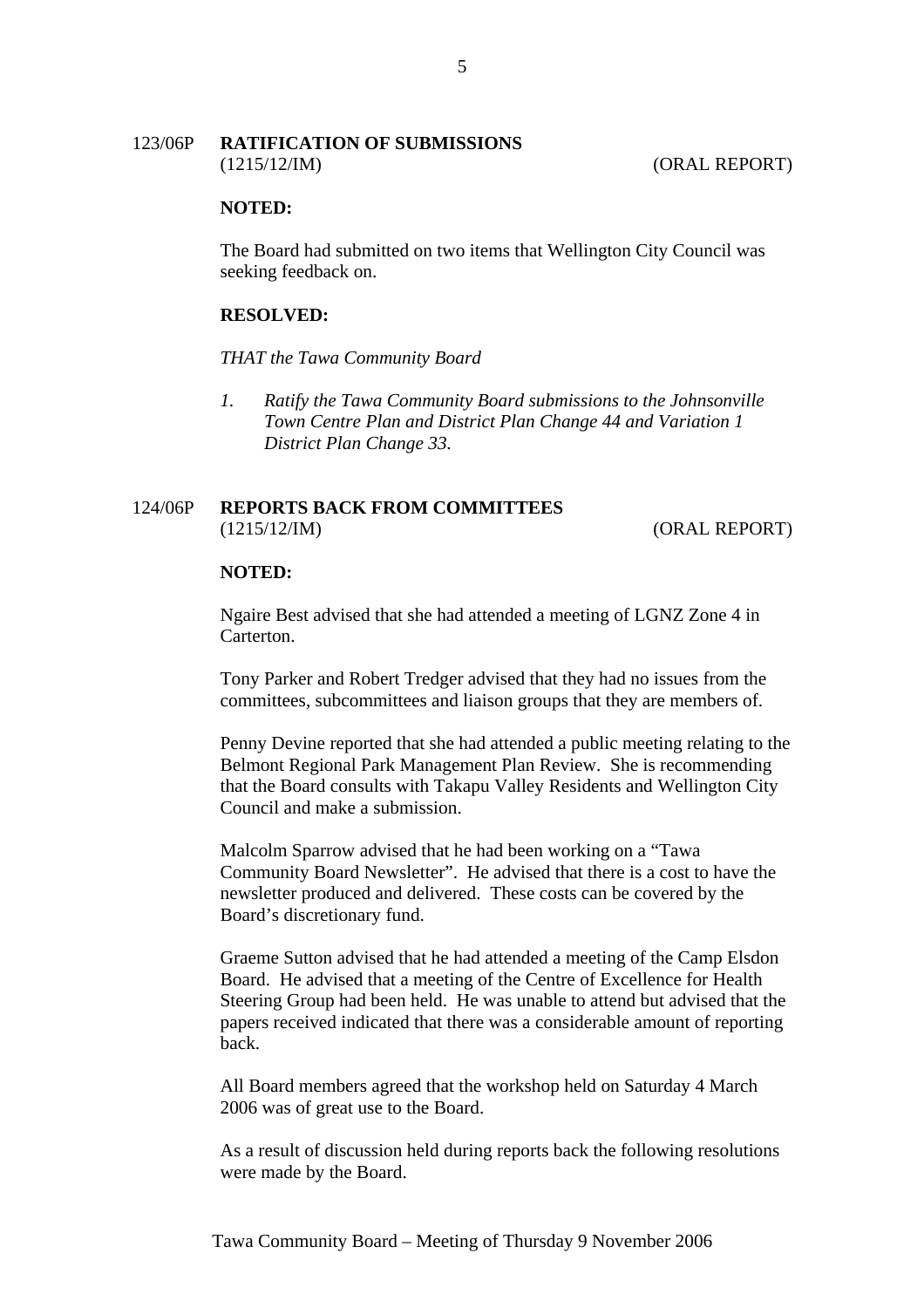*THAT the Tawa Community Board:* 

- *1. Agree that the cost of up to \$600 for delivery of the Tawa Community Board newsletter by New Zealand Post, be covered by the Tawa Community Board discretionary fund.*
- *2. Approve that a working party of the whole Board be formed to prepare the Boards submissions to the Private Plan Change for Takapu Island and the Greater Wellington Regional Council Review of the Belmont Regional Park Management Plan.*
- 125/06P **MONTHLY LIST OF RESOURCE CONSENT APPROVALS** Report of Maria Savage – Resource Consents Administrator. (1215/12/IM) (REPORT 9)

# **RESOLVED:**

*THAT the Tawa Community Board:*

*1. Receive the information.*

# 126/06P **2007 SCHEDULE OF ORDINARY MEETINGS FOR THE TAWA COMMUNITY BOARD** Report of Fiona Dunlop – Senior Committee Adviser.

(1215/12/IM) (REPORT 10)

# **RESOLVED:**

*THAT the Tawa Community Board:* 

- *1. Receive the information.*
- *2. Agree to hold Tawa Community Board meetings on:*

*Thursday 8 February 2007 Thursday 8 March 2007 Thursday 12 April 2007 Thursday 10 May 2007 Thursday 14 June 2007 Thursday 12 July 2007 Thursday 9 August 2007 Thursday 13 September 2007 Thursday 4 October 2007\* \*Note that this meeting is on a 1st Thursday of the month*